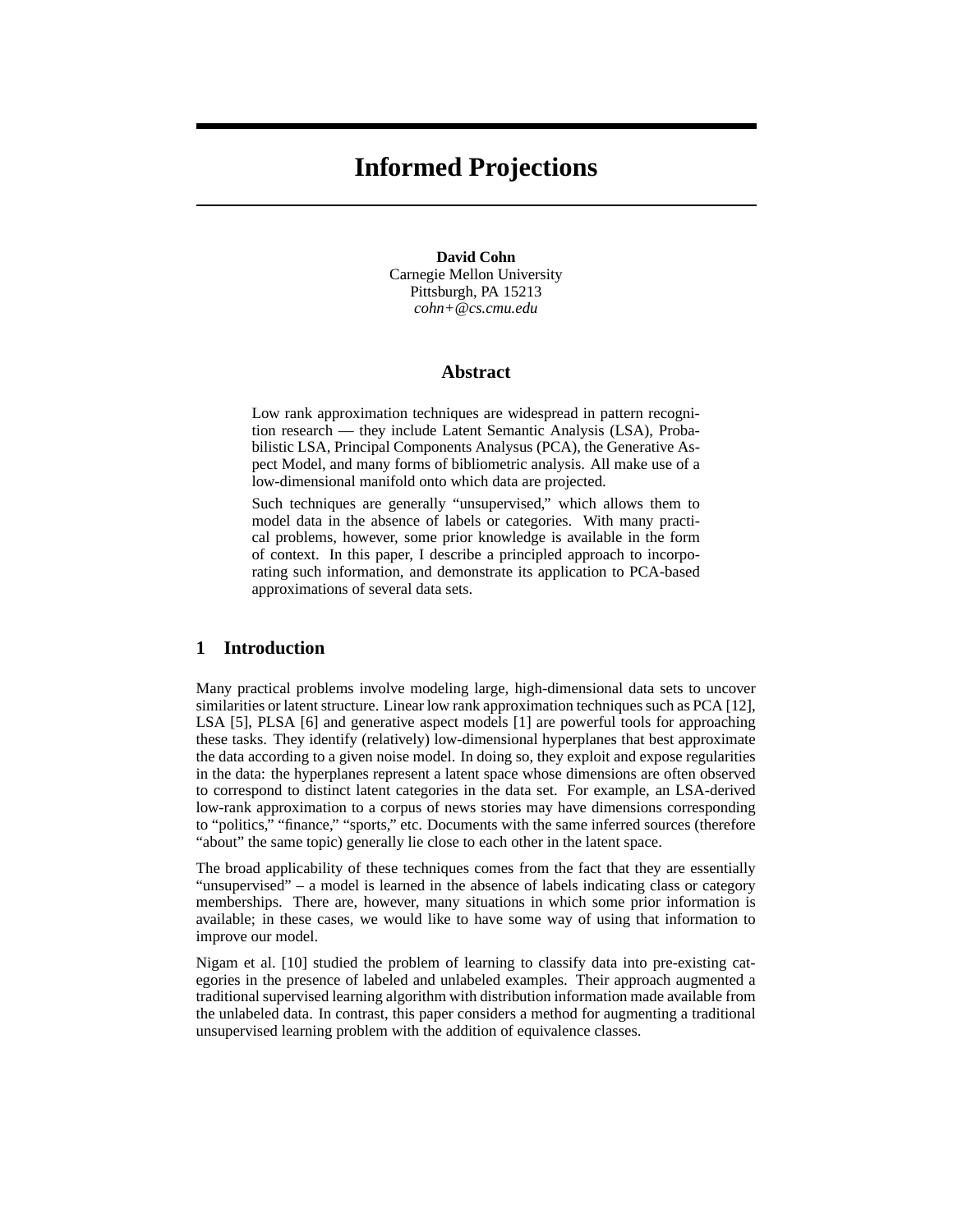Equivalence classes are a natural concept for many real-world problems. We frequently have some reason for believing that a set of observations are similar in some sense without wanting to or being able to say *why* they are similar. Note that the sets are not required to be comprehensive — we may only have known associations between a handful of observations. Further, the sets are not required to be disjoint; we may know that members of a set are similar, but there is no implication that members of two different sets are dissimilar.

In any case, the hope is that by indicating which observations are similar, we can bias our model focus on relevant features and to ignore differences that, while statistically significant, are not correlated with our idea of similarity in the problem at hand. This paper describes an algorithm validating the use of this approach.

## **1.1 Related work**

There is too large a literature examining the combination of supervised and unsupervised learning to cover here; below I mention in passing some of the most relevant research.

In terms of conceptual similarity, multiple discriminant analysis (MDA) and oriented principal components analysis (OPCA) are techniques that attempt to maximize the fidelity of a linear low rank approximation while minimizing the variance of data belonging to designated equivalence classes [2]. The difference with the approach discussed here is that MDA and OPCA maximize a ratio of variances rather than a mixture; this is equivalent to making the assumption that the covariance matrices for each set are tied. Another related technique is multidimensional scaling (MDS) which, aside from sharing the ratio-based criterion, makes the added assumption that the precise degree of similarity (or dissimilarity) of two data points is to be enforced. In general, which set of assumptions is best depends on the problem at hand.

In terms of implementation, the present algorithm owes a great deal to the "shadow targets" algorithm for Neuroscale [8, 15], whose eponymous data points enforce equivalence classes on sets of (otherwise) unsupervised data. That algorithm trades fidelity of representation against fidelity of equivalence classes much in the same way as Equation 4, although it does so in the context of a Kohonen neural network instead of a linear mapping.

Another closely-related technique is CI-LSI [7], which uses latent semantic analysis for cross-language retrieval. The technique involves training on text documents from a parallel corpus for two or more languages (e.g. French and English), such that each document exists as both an English and French version. In CI-LSI, each document is merged with its twin, and the hyperplane is fit to the set of paired documents.

The goal of CI-LSI matches the goal of this paper, and the technique can in fact be seen as a special case of the informed projections discussed here. By using the "mean" of a pair of documents as a proxy for the documents themselves, we assert that the two come from a common source; fitting a model to a collection of such means finds a maximum likelihood solution subject to the constraint that both members of a pair comes from a common source.

## **2 Informed and uninformed projections**

To introduce informed projections, I will first briefly review principal components analysis (PCA) and an algorithm for efficiently computing the principal components of a data set.

## **2.1 PCA and EMPCA**

Given a finite data set  $X \subset \mathbb{R}^n$ , where each column corresponds to one observation, PCA can be used to find a rank *m* approximation  $\hat{X}$  (where  $m < n$ ) which minimizes the sum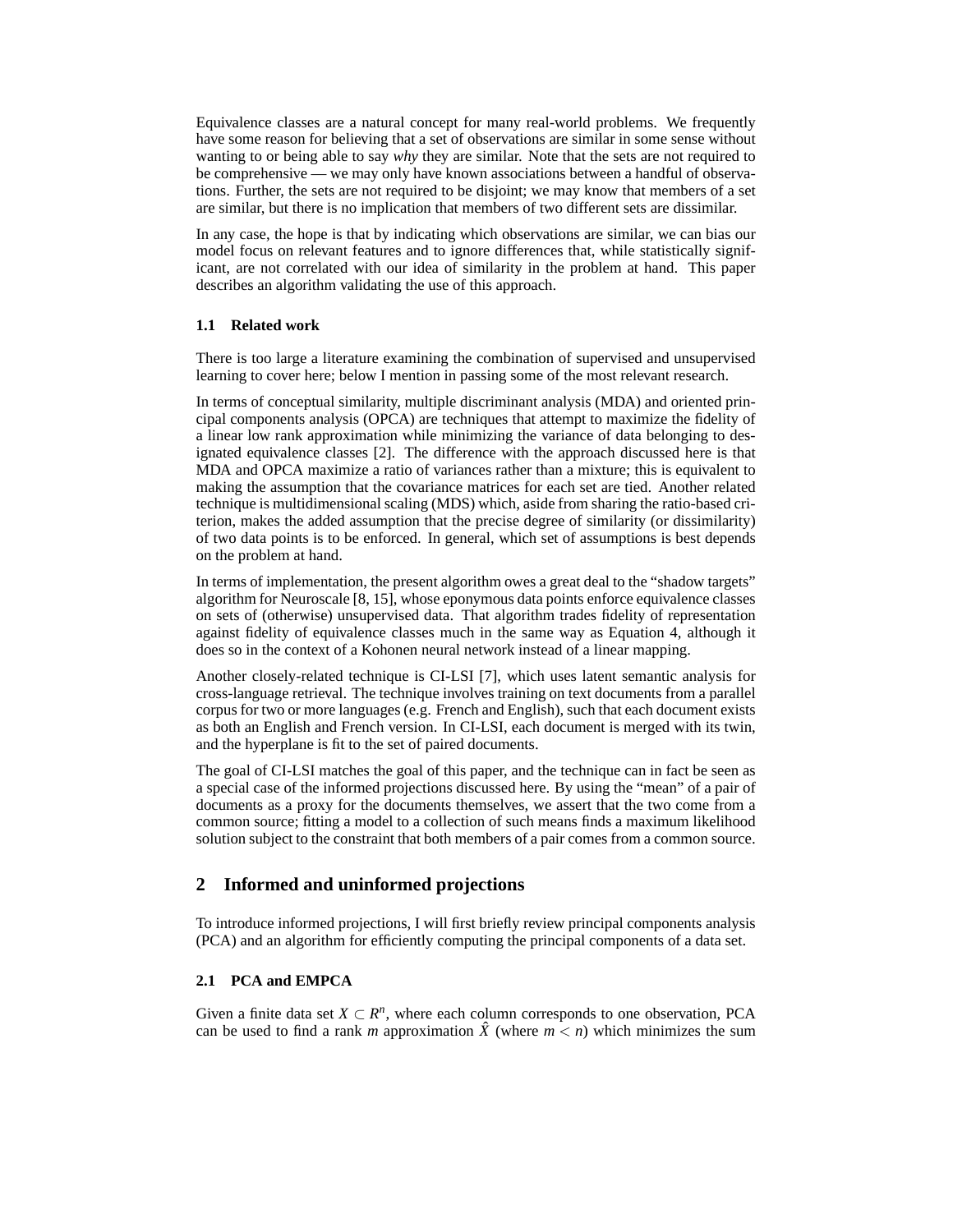

Figure 1: PCA maximizes the variance of the observations (on left), while an informed projection minimizes variance of projections from observations belonging to the same set.

squared distortion with respect to *X*. It does this by identifying the *m* orthogonal directions in which *X* exhibits the greatest variance, corresponding to the *m* largest eigenvectors  $C =$  $[C_1, \ldots, C_m]$ . *X* can then be projected onto the hyperplane defined by *C* as

$$
\hat{X} = C(C^T C)^{-1} C^T X. \tag{1}
$$

Although not strictly a generative model, PCA offers a probabilistic interpretation: *C* represents a maximum likelihood model of the data under the assumption that *X* consists of (Gaussian) noise-corrupted observations taken from linear combinations of *m* sources in an *n*-dimensional space. The values for  $\hat{X}$  then represent maximum likelihood estimates of the mixtures responsible for the corresponding values in *X*.

Roweis [13] described an efficient iterative technique for identifying *C* using an EM procedure. Beginning with an arbitrary guess for *C*, the latent representation of *X* is computed

$$
Y = (CT C)^{-1} CT X
$$
\n
$$
(2)
$$

after which *C* is updated to maximize the estimated likelihoods

$$
C = XYT (YYT)-1.
$$
 (3)

Equations 2 and 3 are iterated until convergence (typically less than 10 iterations), at which time the sum squared error of  $\ddot{X}$ 's approximation to  $\ddot{X}$  will have been minimized.

#### **2.2 Informed projections**

PCA only penalizes according to squared distance of an observation  $x_i$  from its projection  $\hat{x}_i$ . Given a Gaussian noise model,  $\hat{x}_i$  is the maximum likelihood estimate of  $x_i$ 's "source," which is the only constraint with which PCA is concerned.

If we believe that a set of observations  $S_i = \{x_1, x_2, \ldots, x_n\}$  have a common cause, then they should share a common source. For a hyperplane defined by eigenvectors *C*, the maximum likelihood source is the mean of *Si*'s projections onto *C*, denoted *S<sup>i</sup>* . As such, the likelihood should be penalized not only on the basis of the variance of observations around their projections  $(\sum_j ||x_j - \hat{x}_j||^2)$ , but also the variance of the projections around their set means  $\left(\sum_{i}\sum_{x_j\in S_i}||\hat{x}_j-\overline{S}_i||^2\right).$ 

These two penalty terms may be at odds with each other, so we must introduce a hyperparameter β representing how much weight to place on accurately reproducing the original observations and how much to place on preserving the integrity of the known sets:

$$
E_{\beta} = (1 - \beta) \sum_{j} ||x_j - \hat{x}_j||^2 + \beta \sum_{i} \sum_{x_j \in S_i} ||\hat{x}_j - \overline{S}_i||^2.
$$
 (4)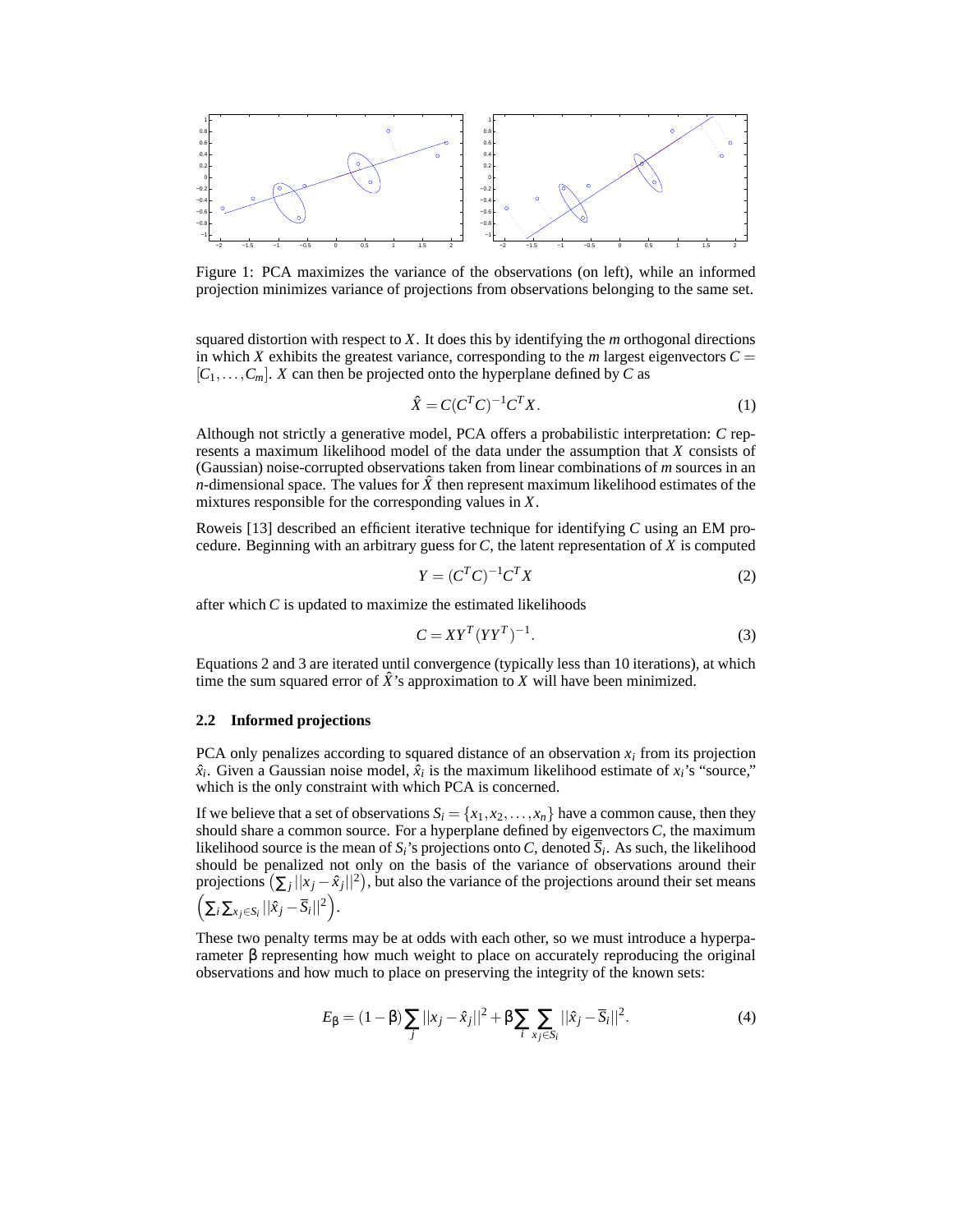When  $\beta = 0.5$ , Equation 4 is equivalent to minimizing  $\sum_i \sum_{x_j \in S_i} ||x_j - \overline{S}_i||^2$  under the assumption that all otherwise unaffiliated  $x_i$  are members of their own singleton sets. This is just the squared distance from each observation to its projected cluster mean, which appears to be the criterion CI-LSI minimizes by averaging documents.

### **2.3 Finding an informed projection**

The error criterion in 4 may be efficiently optimized with an expectation-maximization (EM) procedure based on Roweis' EMPCA [13], alternately computing estimated sources  $\hat{x}$  and maximizing the likelihoods of the observed data given those sources.

The likelihood of a set is maximized by minimizing the variance of projections from members of a set around their mean. This is at odds with the efforts of PCA to maximize likelihood by maximizing the variance of projections from the data set at large. We can make these forces work together by adding a "complement set"  $\tilde{S}_i$  for each set  $S_i$  such that the variance of  $S_i$ 's projections is minimized by maximizing the variance of  $\tilde{S}_i$ 's projections.

The complement set may be determined analytically, but can also be computed efficiently as an extra step between the "E" and "M" steps of the EM iteration. Given an observation  $x_j \in S_i$ , the complement for  $x_j$  may be computed in terms of its projection  $\hat{x}_j$  onto the hyperplane and  $\overline{S}_i$ , the mean of the set.



Figure 2: Location of a point's complement  $\tilde{x}_i$  with respect to its mean set projection  $\overline{S}_i$ and the current hyperplane.

In order to "pull" the current hyperplane in the direction that will minimize  $x_j$ 's distance from the set mean,  $\tilde{x}_j$  must be positioned at a distance of  $||x_j - \hat{x}_j||$  from the hyperplane such that its projection lies along line from  $S_i$  to  $\hat{x}_j$  at a distance from  $S_i$  equal to  $||x_j - \hat{x}_j||$ . With some geometric manipulation (Figure 2), it can be shown that

$$
\tilde{x}_j = \overline{S}_i + (\hat{x}_j - \overline{S}_i) \frac{||\hat{x}_j - x||}{||\hat{x}_j - \overline{S}_i||} + (\hat{x}_j - x) \frac{||\hat{x}_j - \overline{S}_i||}{||\hat{x}_j - x||}.
$$

For efficiency, it is worth noting that by subtracting each set's mean from its constituent observations, all sets may be combined into a single zero-mean "superset" *S*˜ from which complements are computed.

Once the complement set has been computed, it can be appended to the original observations a to create a joint data set, denoted  $\hat{X}^+ = [X|\tilde{S}]$ , and the "M" step of the EM procedure is continued as before: $<sup>1</sup>$ </sup>

$$
Y = (C^{T}C)^{-1}C^{T}X^{+}, \qquad C = X^{+}Y^{T}(YY^{T})^{-1}.
$$
 (5)

Applying  $\beta$  to the optimization is straightforward – if we preprocess the data by subtracting the mean of the observations (as is standard for PCA), the effect of each observation is to

<sup>&</sup>lt;sup>1</sup>Since  $\tilde{S}_i$  depends on the projections, and therefore the position of the hyperplane, it must be recomputed with each iteration.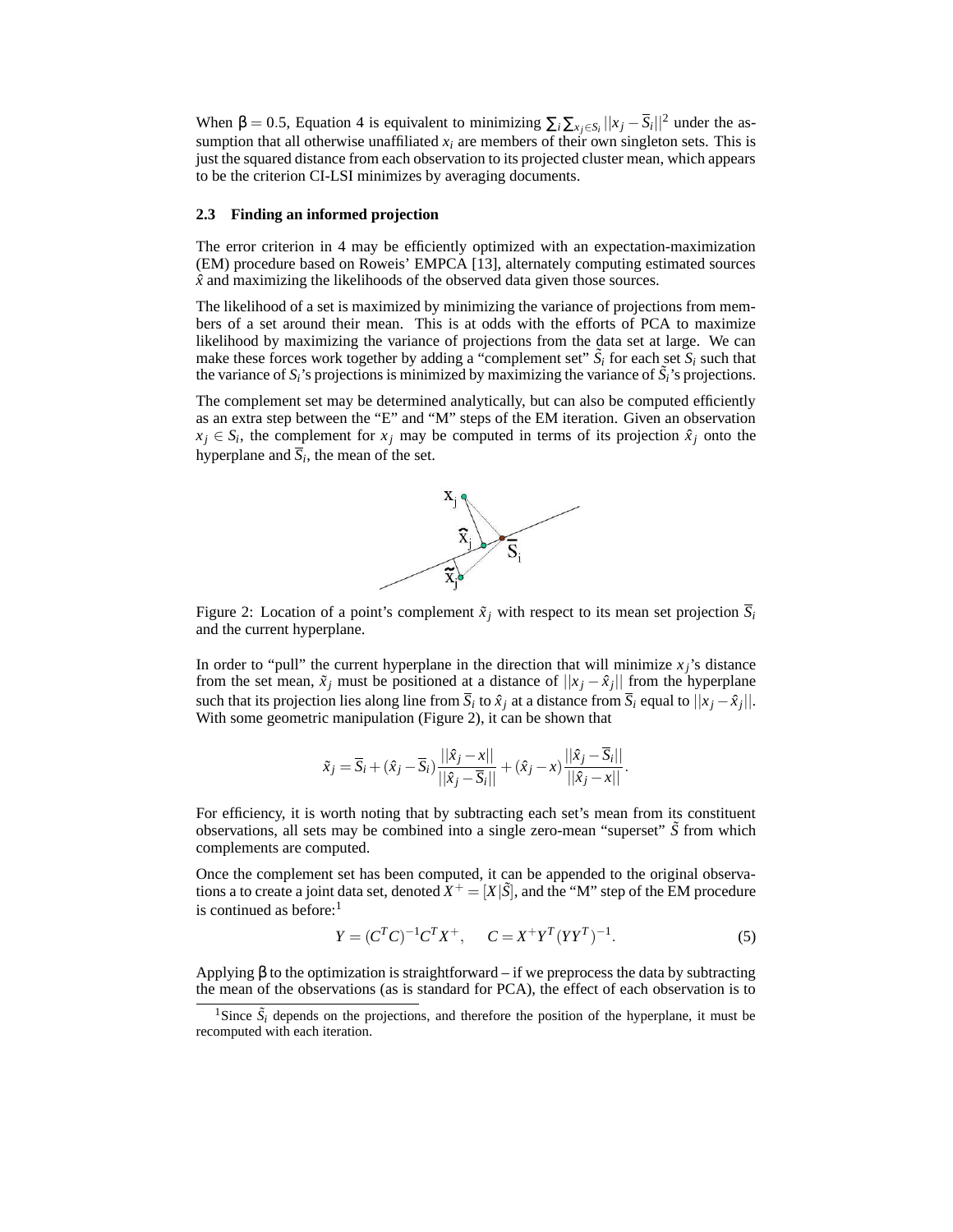apply a "torque" to the current hyperplane around the origin. By multiplying all coordinates of an observation by the same scalar, we scale the torque applied by the same amount. As such, we can trade off the weight attached to enforcing the sets against the weight attached to reconstructing the original data by multiplying  $\tilde{S}$  and  $X$  by  $\beta$  and  $1-\beta$  respectively:

$$
X_{\beta}^{+} = [(1 - \beta)X|\beta \cdot \tilde{S}]
$$

## **3 Experiments**

I examined the effect of "informing" projections on three data sets from two domains. The first two were text data sets taken from the WebKB project and the "20 newsgroups" data set. The third data set consisted of acoustic features from recorded music. Finally, I examine the effect of adding set information to the joint probabilistic model described by Cohn and Hofmann [3].

#### **3.1 WebKB data**

The first set of experiments began with a subset of the WebKB data set [4]. Using Rainbow [9], I tokenized 1000 randomly-selected documents, stripping out HTML and digits, and kept the 1000 terms with highest class-dependent information gain (the reduced vocabulary greatly decreased processing times). The result was 1000 documents with 1000 features, where feature  $f_{i,j}$  represented the frequency with which term  $j$  occurred in document  $x_i$ . Sets were constructed from the categories provided with each document.

The experiments varied both the fraction of the training data for which set associations were provided (0-1) and the weight given to preserving those sets (also 0-1). For each combination, I ran 40 trials, each using a randomized split of 200 training documents and 100 test documents. Accuracy was evaluated based on leave-one-out nearest neighbor classification over the test set.<sup>2</sup>



Figure 3: Nearest neighbor classification of WebKB data, where a 5D PCA of document terms has been informed by web page category-determined sets (40 independent train/test splits). The fraction of observations that have been given set assignments is varied from 0 to 1 (left plot), as is β, the weight attached to preserving set associations (right plot).

Figure 3 summarizes the results of these experiments. As expected, the more documents that had set associations, the greater the improvement in classification accuracy, but this

 $2$ Obviously, simple nearest neighbor is far from the most effective classification technique for this domain. But the point of the experiment is to evaluate to what degree informing a projection preserves or improves topic locality, which nearest neighbor classifiers are well-suited to measure.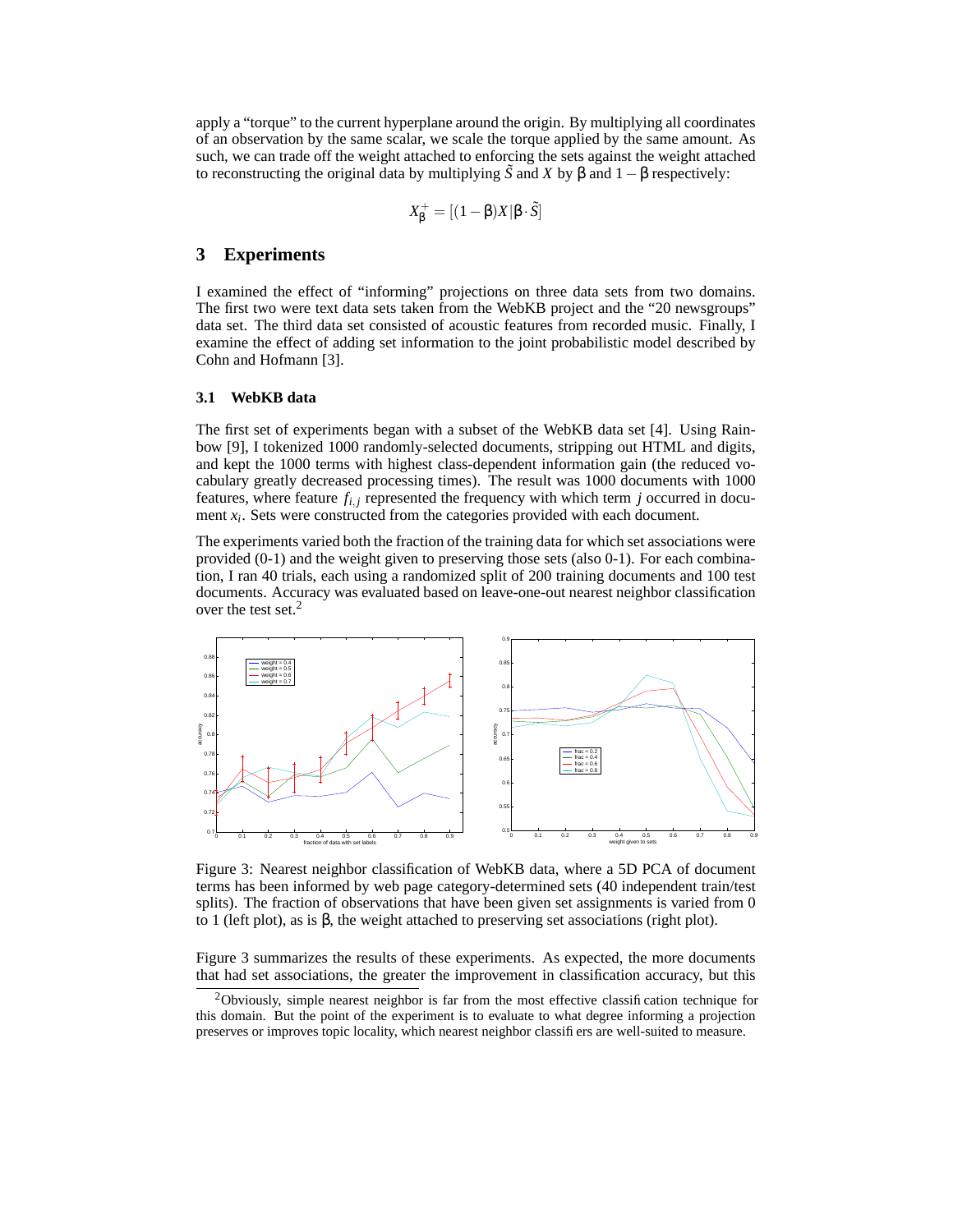improvement was only evident for  $0.3 \le \beta \le 0.7$ ; below 0.3, the sets were not given enough weight to make a difference, while above 0.7 there is a rapid deterioration in accuracy.

#### **3.2 20 Newsgroups**

The second set of experiments also used a standard text classification corpus, but with an unrestricted vocabulary. Beginning with the documents of the 20 newsgroups data set, I again preprocessed the documents as above with Rainbow, but this time kept the entire vocabulary (27214 unique terms), instead of preselecting maximally informative terms.

Because of the additional running time required to handle the complete vocabularies, the experiments used all set labels and only varied the weighting. Thirty independent training and test sets of 100 documents each were run for  $0 \le \beta \le 1$ , and as before, accuracy was evaluted in terms of leaveone-out classification error on the test set.



Figure 4: Five categories from 20 newsgroups data set, where a 5D PCA of document terms has been informed by source category (30 train/test splits, for  $0 < \beta < 1$ ).

Figure 4 summarizes the results of these experiments. The characteristic learning curve is very similar to that for the WebKB data — an interme-

diate set weighting yields significantly better performance than the purely supervised or unsupervised cases. There is, however, one notable distinction: in these experiments, there is much less variation in accuracy for large values of  $\beta$  — it almost appears that there are three stable regions of performance.

#### **3.3 Album recognition from acoustic features**

The third test used a proprietary data set of acoustic properties of recorded music. The data set contained 11252 recorded music tracks from 939 albums. Each observation consisted of 85 highly-processed acoustic features extracted automatically via digital signal processing.

The goal of this experiment was to determine whether informing a projected model could improve the accuracy with which it could identify tracks from the same album. Recalling Platt's playlist selection problem [11], this can serve as a proxy for estimating how well the model can predict whether two tracks "belong together" by the subjective measure of the artist who created the album.

For these experiments, I selected the first 8439 tracks (3/4 of the data) for training, assigning each track to be a member of the set defined by the album it came from. Many tracks appeared on multiple albums ("Best of..." and soundtrack collections). The remaining 2813 tracks were used as test data.

The 85 dimensional features were projected down into a 10 dimensional space, informing the projection with sets defined by tracks from the same album. The relatively low dimension of the problem permitted also running OPCA on the data set for comparison. As above, I measured the frequency with which each test track had another track from the same album as its nearest neighbor when projected down into this same space.

While the improvements in performance are not as striking as those from the previous experiments, they are nonetheless significant (Table 1). One reason for the meager improvement may be that the features from which the projections were computed had already been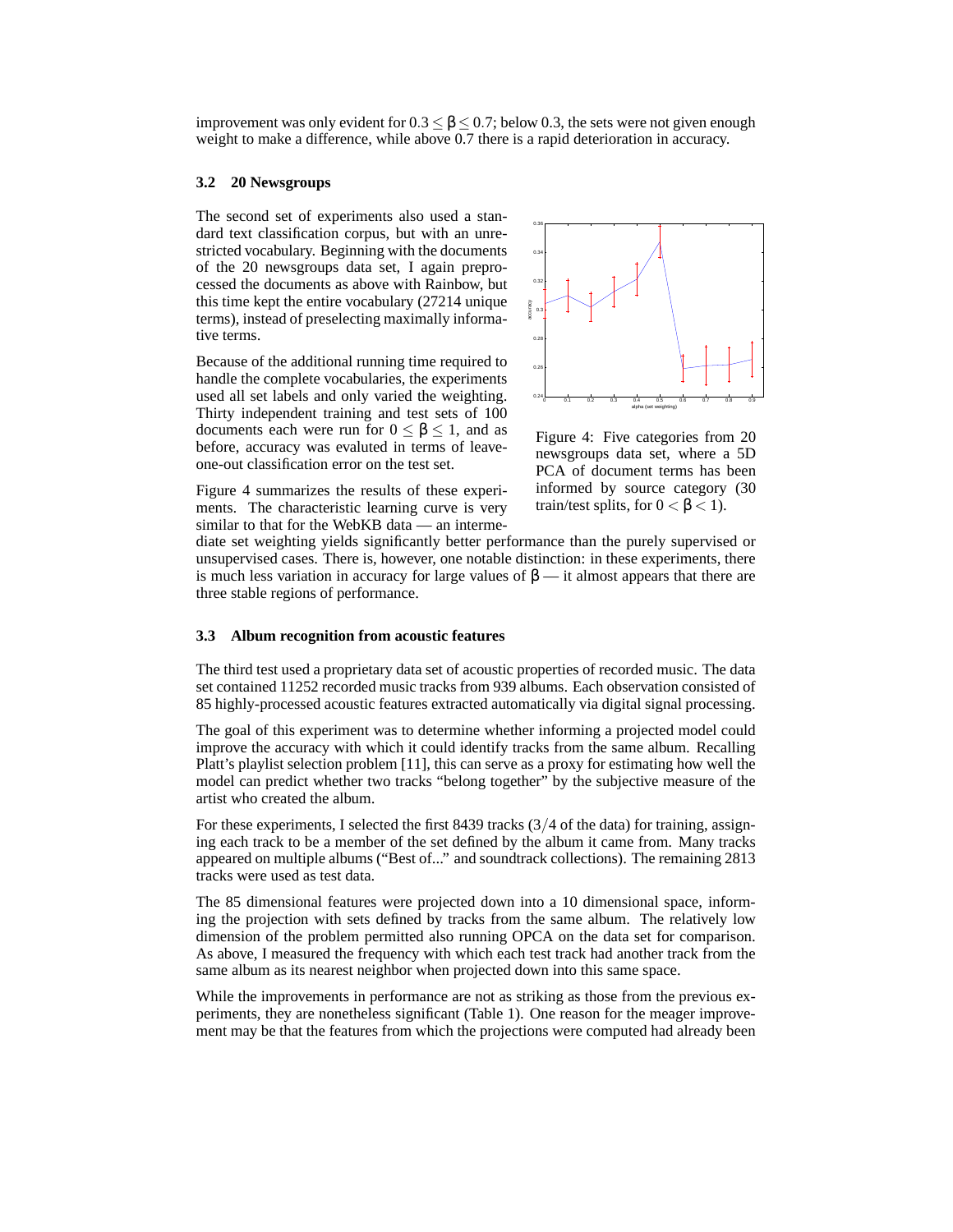| weight   |                     | $\beta = 0.0$   $\beta = 0.5$   $\beta = 1.0$   OPCA |                     |        |
|----------|---------------------|------------------------------------------------------|---------------------|--------|
| accuracy | $0.1070 \pm 0.1241$ |                                                      | $0.0551 \pm 0.1340$ |        |
| ratio    | 0.3859              | 0.3223                                               | 0.3414              | 0.3144 |

Table 1: Album recognition results using 2813 test tracks from 316 albums. For each weighting  $\beta$ , "accuracy" is the fraction of times which the closest track to a test track came from the same album; "ratio" indicates the average ratio of intra-album distances to interalbum distances in the test set. In all cases, informing the projection with a weight of  $\beta = 0.5$  increases the accuracy and decreases the ratio of the model.

manually optimized for classification accuracy. Interestingly, OPCA slightly outperforms the informed projection for both criteria on this problem.

#### **3.4 Content, context and connections**

Prior work [3] discussed building joint probabilistic models of a document base, using both the content of the documents and the connections (citations or hyperlinks) between them. A document base frequently contains context as well, in the form of documents from the same source or by the same author. Informed projection provides a way for us to inject this third form of information and further improve our models.

Figure 5 summarizes the results of using set information to "inform" the joint content+link models discussed in the previous paper. That work used a multinomial model for its approximation, so we can not use the equations defined in Section 2.3. Instead, we can make use of the observation of Section 1.1 to approximate the informing process by merging documents from the same set. Figure 5 illustrates that this process complements the earlier content+connections approach, providing a joint model of document content, context and connections.



Figure 5: (left) Classification accuracy of informed vs. uninformed models of separate and joint models of document content and connections, using the WebKB dataset. (right) Effect of adding more document context in the form of set membership information on the Cora data set. See Cohn and Hofmann [3] for details.

## **4 Discussion and future work**

The experiments so far indicate that adding set information to a low rank approximation does improve the quality of a model, but only to the extent that the information is used in conjunction with the unsupervised information already present in the data set. The improvement in performance is evident for content models (such as LSA), connection models, and joint models of content and connections.